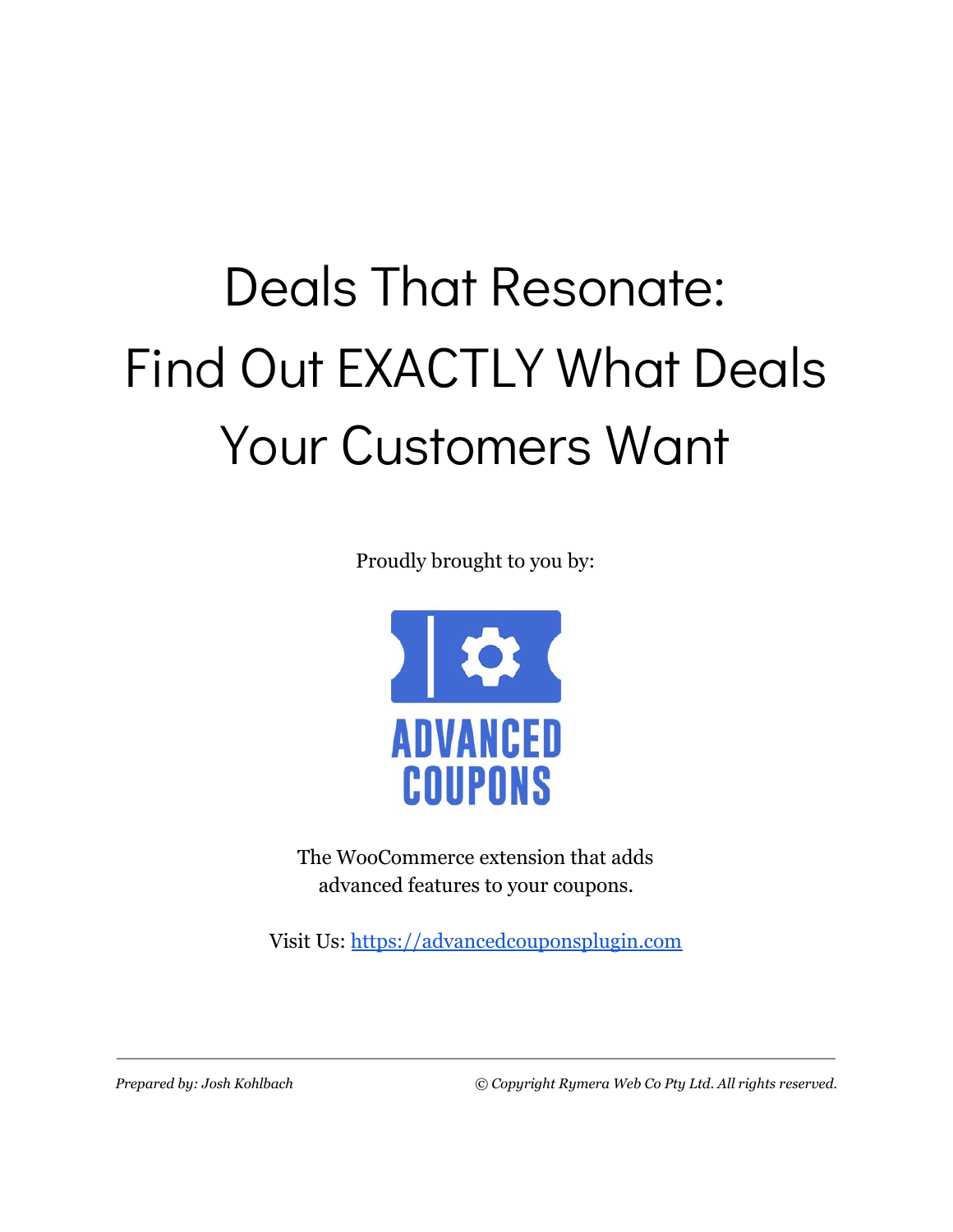### Table Of Contents

| <b>Identify Your E-commerce Model</b>                           | $\bf{2}$       |
|-----------------------------------------------------------------|----------------|
| 1. The Physical Product E-Commerce Model                        | $\overline{2}$ |
| 2. The Digital Product E-Commerce Model                         | 3              |
| 3. Course/Info-Product E-Commerce Model                         | 3              |
| 4. Service E-Commerce Model                                     | 3              |
| What model is best?                                             | 4              |
| <b>What Kind Of Deals Work For Each E-Commerce Model</b>        | 5              |
| <b>Deals For Physical E-Commerce</b>                            | 5              |
| Deals For Digital E-Commerce                                    | 6              |
| Deals For Course/Info-Product E-Commerce                        | 6              |
| <b>Deals For Service E-Commerce</b>                             | $\overline{7}$ |
| <b>Factor In Your Customers</b>                                 | 8              |
| The tool you need to work these deals in your WooCommerce store | 9              |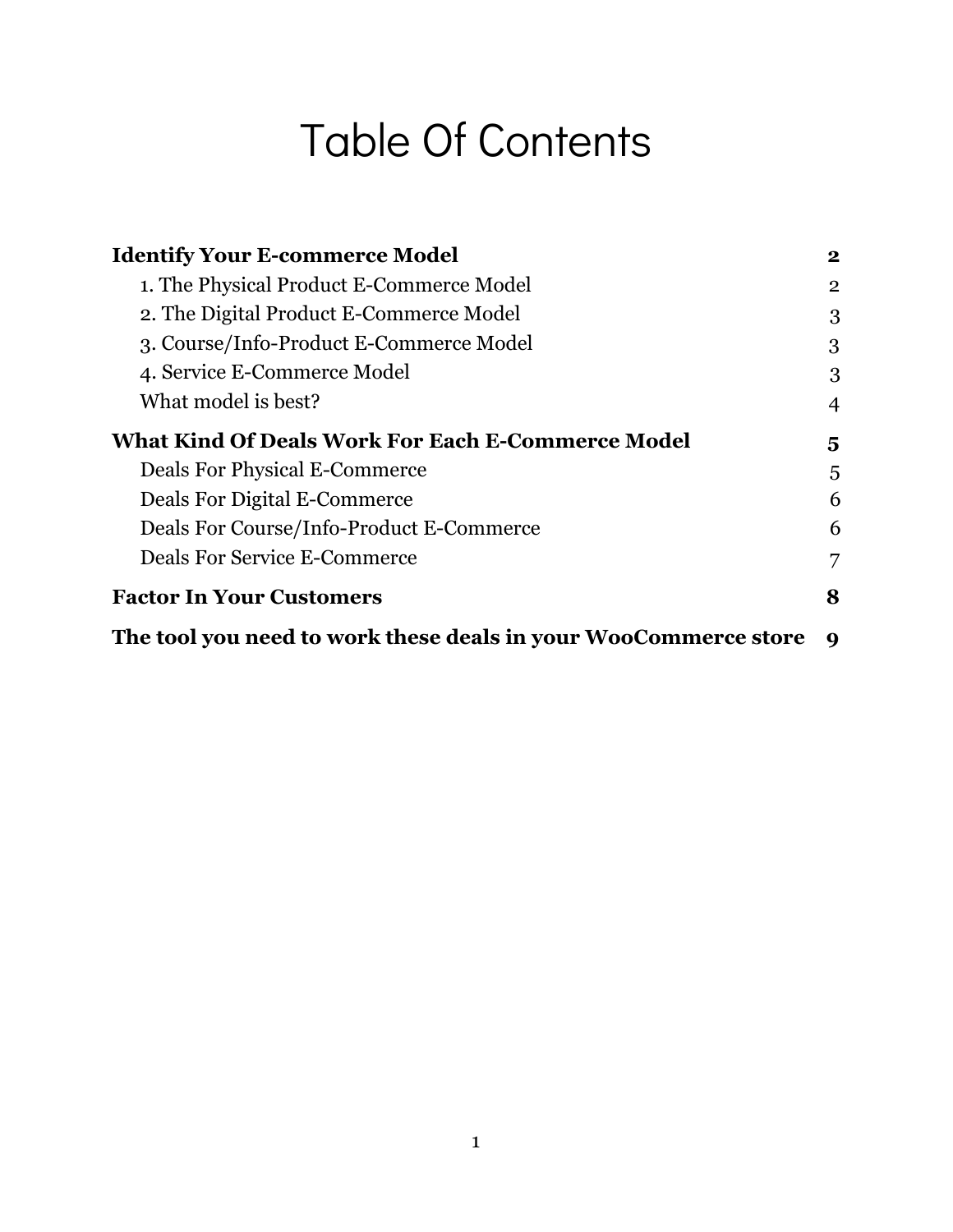# <span id="page-2-0"></span>Identify Your E-commerce Model

When you're crafting a deal for your customers you want to be fairly certain that the deal you're putting together is something that they want and will respond to.

This is what I call a deal that resonates. Meaning it strikes a chord with the customer and they can't help but act on it.

The first step in creating such a deal is to do a bit of self-identification.

Did you know there are multiple different types of e-commerce business models?

- 1. The Physical Product E-Commerce Model
- 2. The Digital Product E-Commerce Model
- 3. Course/Info-product E-Commerce Model
- 4. Service E-Commerce Model

Now your e-commerce store might straddle a couple of these models, but these are the 4 main models that we're going to be concentrating on in this PDF guide.

Have you self-identified to which model you fit under yet?

<span id="page-2-1"></span>Below is some more detail about each model.

#### 1. The Physical Product E-Commerce Model

Physical product e-commerce stores work much like a physical retail store.

You hold stock, someone buys something and you physically give it to them.

Obviously being online, when someone buys something you're actually just receiving an order on your store. When you physically give it to them, you're actually shipping it to them which costs something.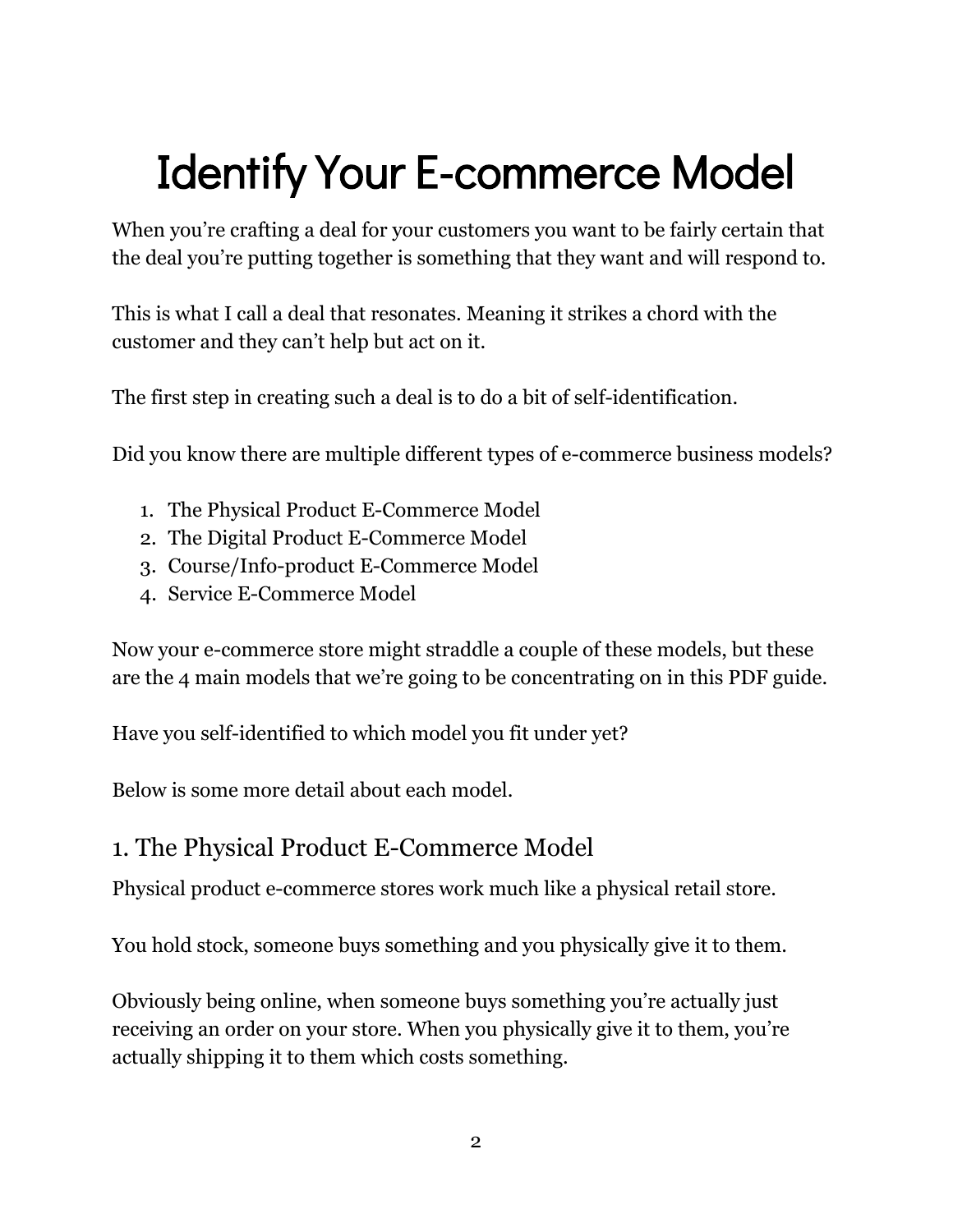In both a e-commerce store with physical products and it's close cousin the physical retail store you hold stock which is a cost load you have to bear as the store owner. You might have \$100k of stock sitting on your warehouse floor or in your stockroom for example.

### <span id="page-3-0"></span>2. The Digital Product E-Commerce Model

In the digital product e-commerce store you don't hold any physical stock, so you don't need a warehouse, and you don't have any shipping costs which makes it overall a cheaper business to run when it comes to the delivery of the product.

This model is great for software, templates, instant-download info product packs, and more.

Products are typically given to the customer instantly after they pay via a download link or access keys. Pretty simple.

### <span id="page-3-1"></span>3. Course/Info-Product E-Commerce Model

A course or information product e-commerce business operates very similarly to a digital product e-commerce business in that there is no physical stock and no shipping costs (not in the traditional sense anyway).

Where it differs is the delivery. A course or info-product is usually delivered via a learning portal or some sort of drip fed education system. Think along the lines of an online university course. The content comes out over time. There might even be modules of content released as people progress through the course.

### <span id="page-3-2"></span>4. Service E-Commerce Model

Lastly, we have the service e-commerce model. More and more people are productizing their services and selling them direct online.

This covers businesses that offer some sort of paid for service, for example a resume proofreading service, or a transcription service, or a PSD to HTML service where someone is actually delivering a service unique to the customer with each order.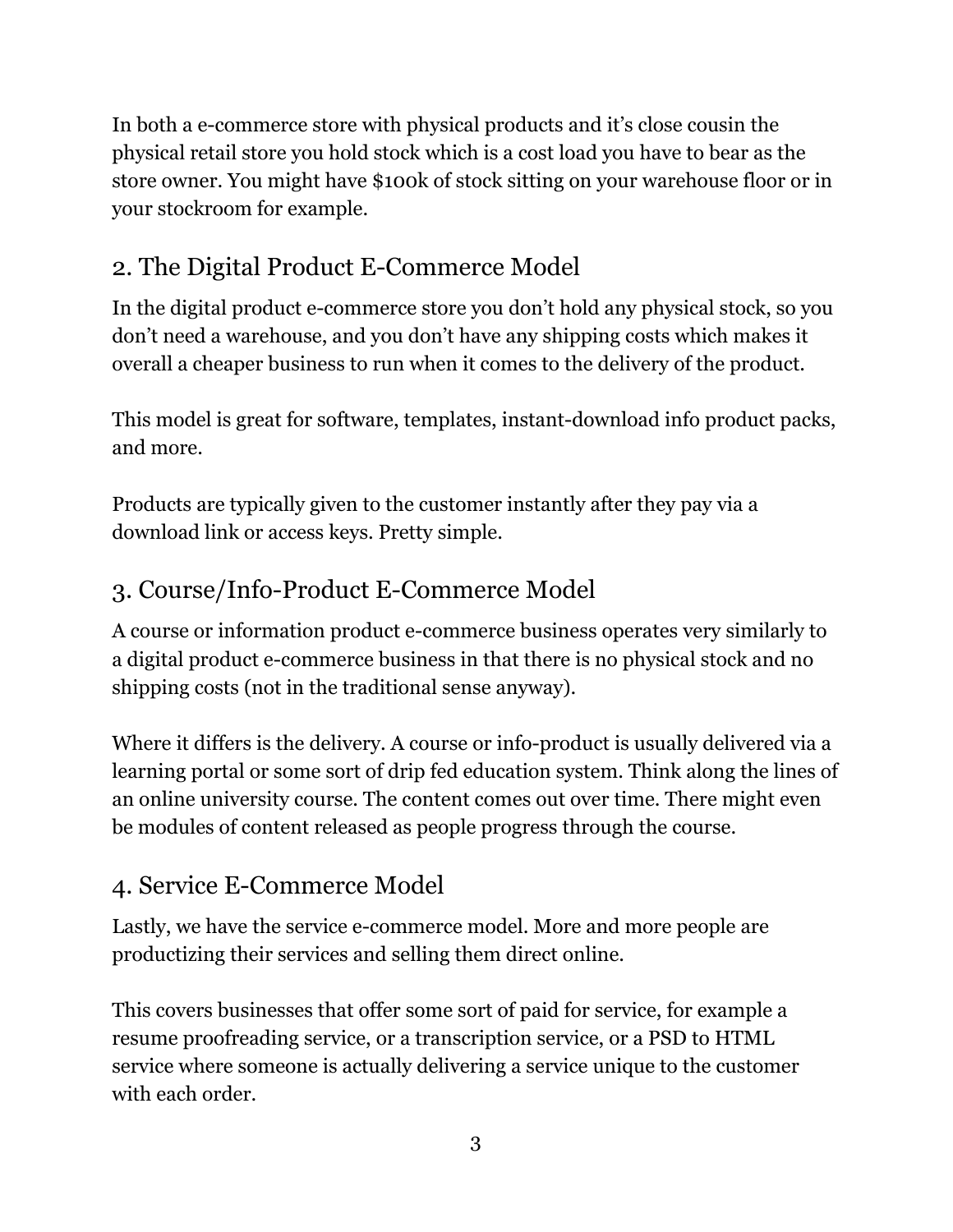### <span id="page-4-0"></span>What model is best?

At this point you might be asking which model is the best e-commerce business model?

That's the wrong question. There is no better model, it's just a matter of execution of the business and picking the right model for the job.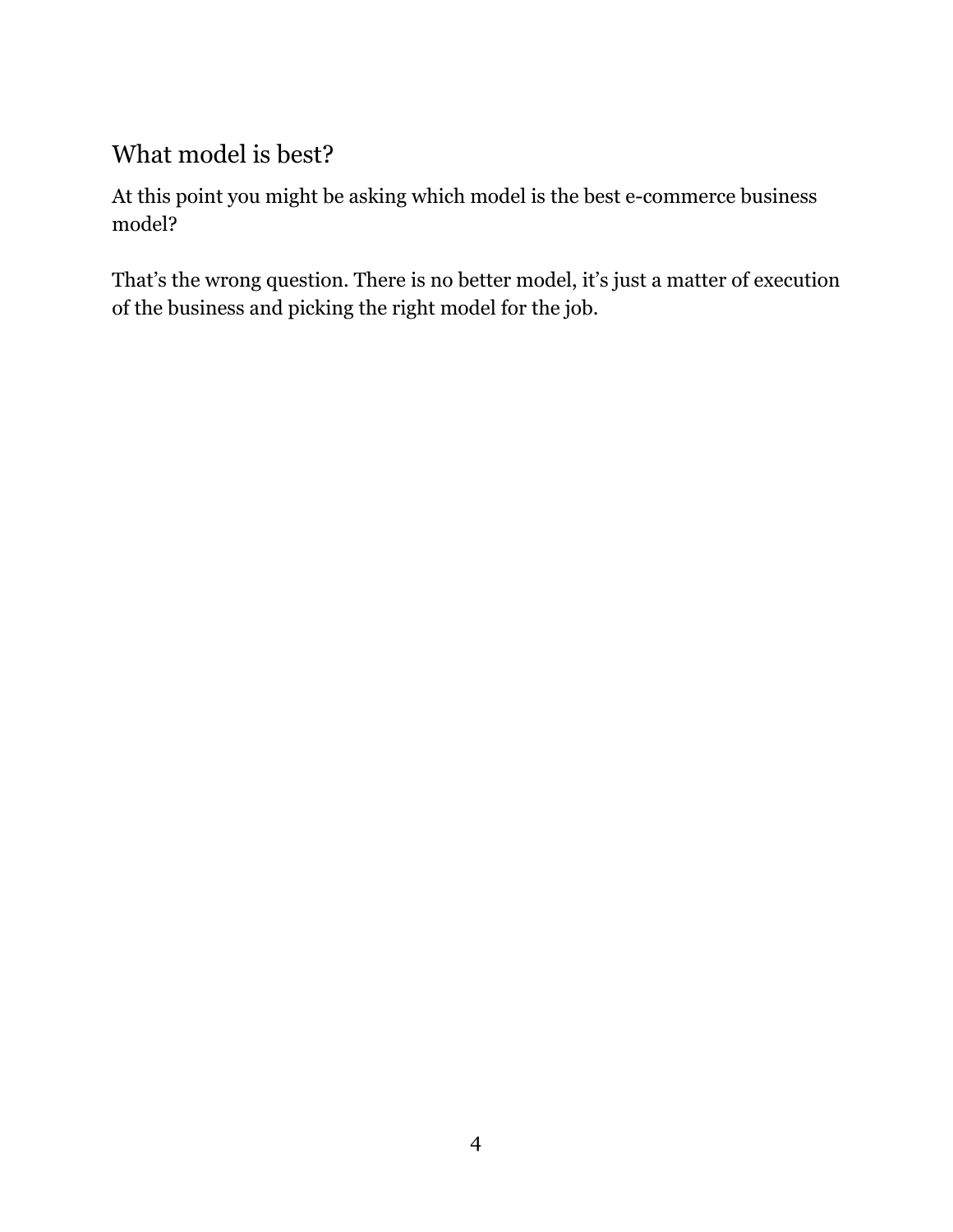# <span id="page-5-0"></span>What Kind Of Deals Work For Each E-Commerce Model

Now that you know a bit about the different models that people are using to run an e-commerce business it makes sense that certain types of deals would be more suited for some models and not so suited for other models.

#### <span id="page-5-1"></span>Deals For Physical E-Commerce

Physical e-commerce stores potentially have the most flexibility when it comes to deals with the main variation being how many products they sell and what niche they sell into.

Here are a few high impact deals you can run with physical e-commerce stores:

- 1. **Welcome Coupons** Give a straight percentage off (eg. 10% off their first order) for signing up to your mailing list. Getting their email address gives you further options for contacting them with deals again in the future.
- 2. **Free Shipping** Everyone loves to save on shipping costs. Free shipping coupons are always a winner.
- 3. **BOGO** Buy One, Get One style coupons. Eg. Buy 2 Product A's and get Product B half price. You'll see these a lot in retail settings and they work just as well online.
- 4. **Free Products** Buy a product and get a product free. This is especially great for sending free samples of products of new products and gives people extra incentive to checkout.
- 5. **Threshold Offers** Buy a certain quantity of a product or category of products to activate some special deal like free shipping or free products or an overall discount.
- 6. **Product Bundles** Bundle up a number of similar products and sell it as one product bundle with a slight discount. This works well when the products bundle together to solve a particular need.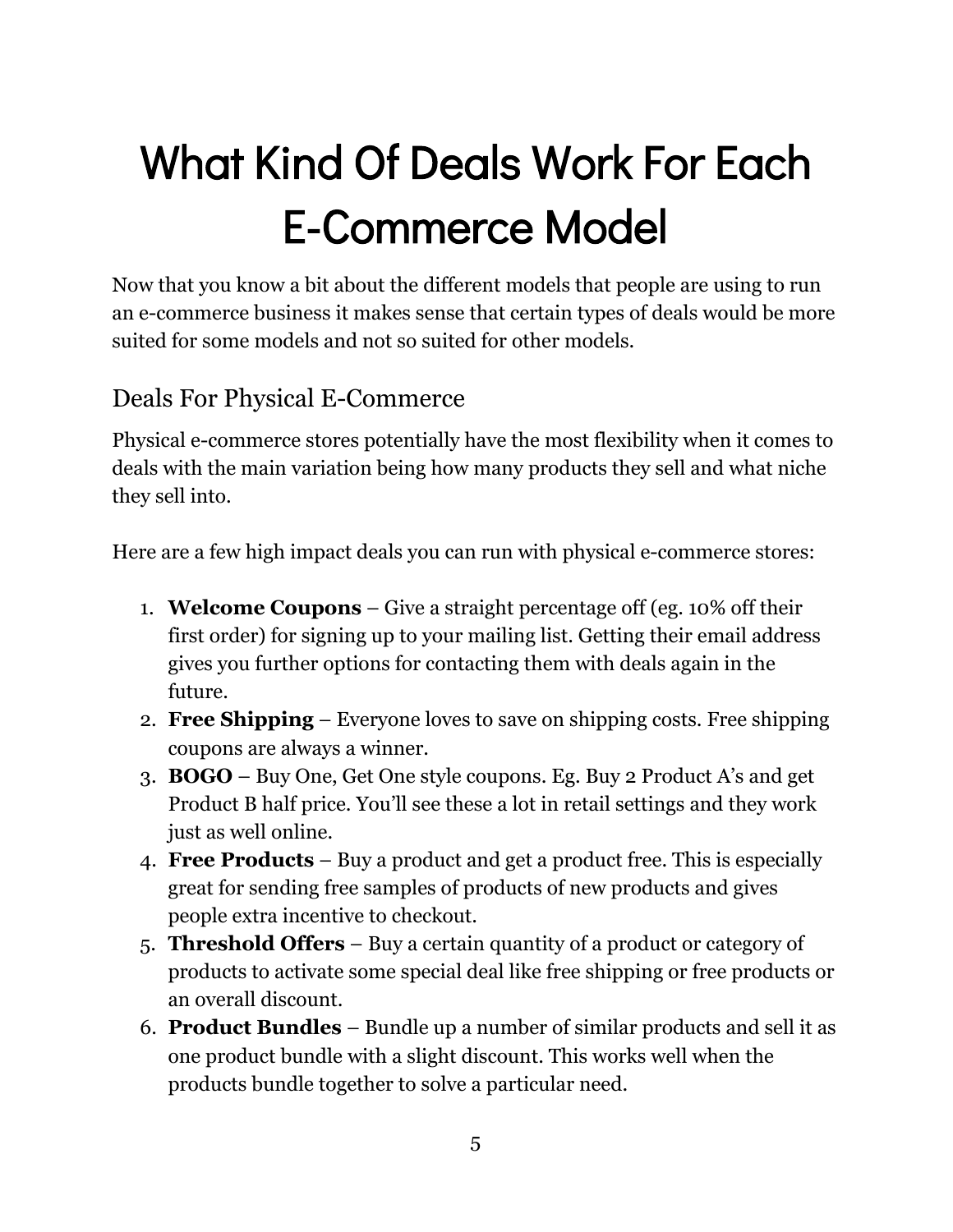7. **Cart Abandonment** – Give your customer a time-based incentive to come back and checkout.

### <span id="page-6-0"></span>Deals For Digital E-Commerce

Digital stores save a lot of physical shipping and stock costs but at the downside of usually having less range of products and more limited deal making capabilities.

Here are a few high impact deals you can run with digital e-commerce stores:

- 1. **Product Bundles** If you have multiple digital products, offering a bundle makes perfect sense. It doesn't cost you any extra to deliver the products in a bundle and can mean people increase their order just to get the discount.
- 2. **Free Products** Added bonuses for buying can really help get people over the line. Try to give a free bonus that would be valuable to your customers but cheap to produce and add this to their order when buying a certain product.
- 3. **The Upsell** If your customer is considering a purchase, upsell them on a bigger deal where they can save or add complementary products. Amazon do this all the time, with their "Other customers also bought this" last minute upsells.
- 4. **Affiliate Deals** Because of the reduced cost of selling your digital products affiliate deals can help a lot. Offer your largest affiliates special deals for their audiences to drive bigger numbers of sales through their affiliate code.

### <span id="page-6-1"></span>Deals For Course/Info-Product E-Commerce

Selling information is extremely profitable because of the low cost of deliverability and the high perceived value of the information.

Here are a few high impact deals you can run with course/info-product e-commerce: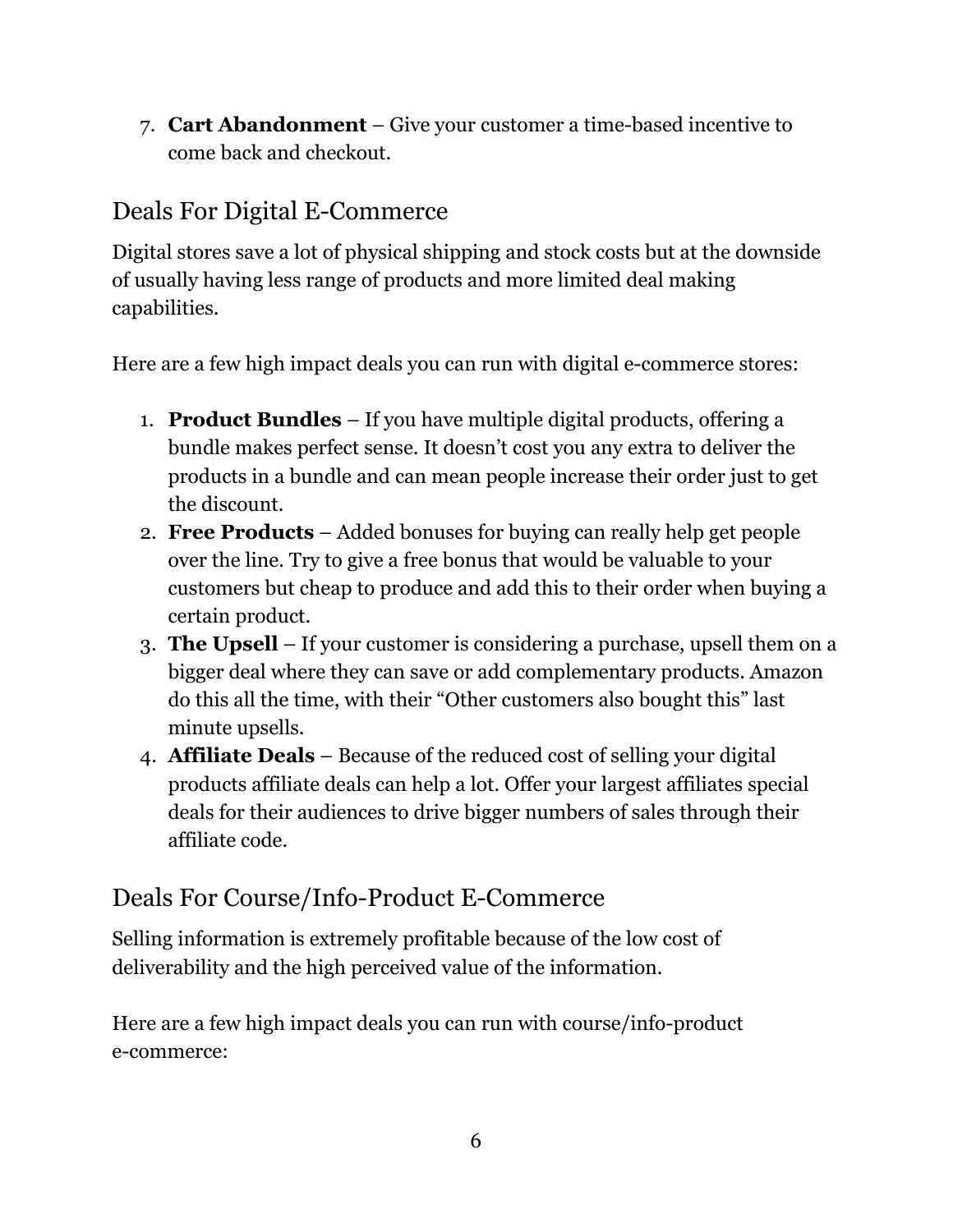- 1. **Time-Based Offers** Offer an incentive for acting quickly. This is very effective for motivating webinar attendees, direct sales and for use during product launches.
- 2. **Flash Sales** Similar to Time-Based Offers in that it motivates people to act quickly to get a special price or deal for your course.
- 3. **Free Products** Added bonuses for buying can really help get people over the line. Try to give a free bonus that would be valuable to your customers but cheap to produce.

#### <span id="page-7-0"></span>Deals For Service E-Commerce

Services sold via e-commerce are usually based on executing some unique bit of work for the customer so using deals that get them to act quickly, come back for repeat orders or directly save on the cost can be very effective.

Here are a few high impact deals you can run with service e-commerce:

- 1. **Affiliate Deals** Services are sold by recommendation, so having an affiliate program is a very effective way to spread the word about your service. Motivating your affiliates to talk about you can be done by offering their audience a special deal.
- 2. **Flash Sales** Anything that motivates a customer to take action right away is going to work well with services. Create a flash sale offering a discount for 48hrs to really pump the orders up.
- 3. **The Upsell** Depending on your service you might like to upsell additional features or services to your service. Things like "express turnaround" offers, additional extras (bells & whistles), other complementary services, etc can do really well as upsells.
- 4. **Repurchase Offers** If your service can be bought multiple times by the same customer an offer on repurchases can be great for reactivating old customers.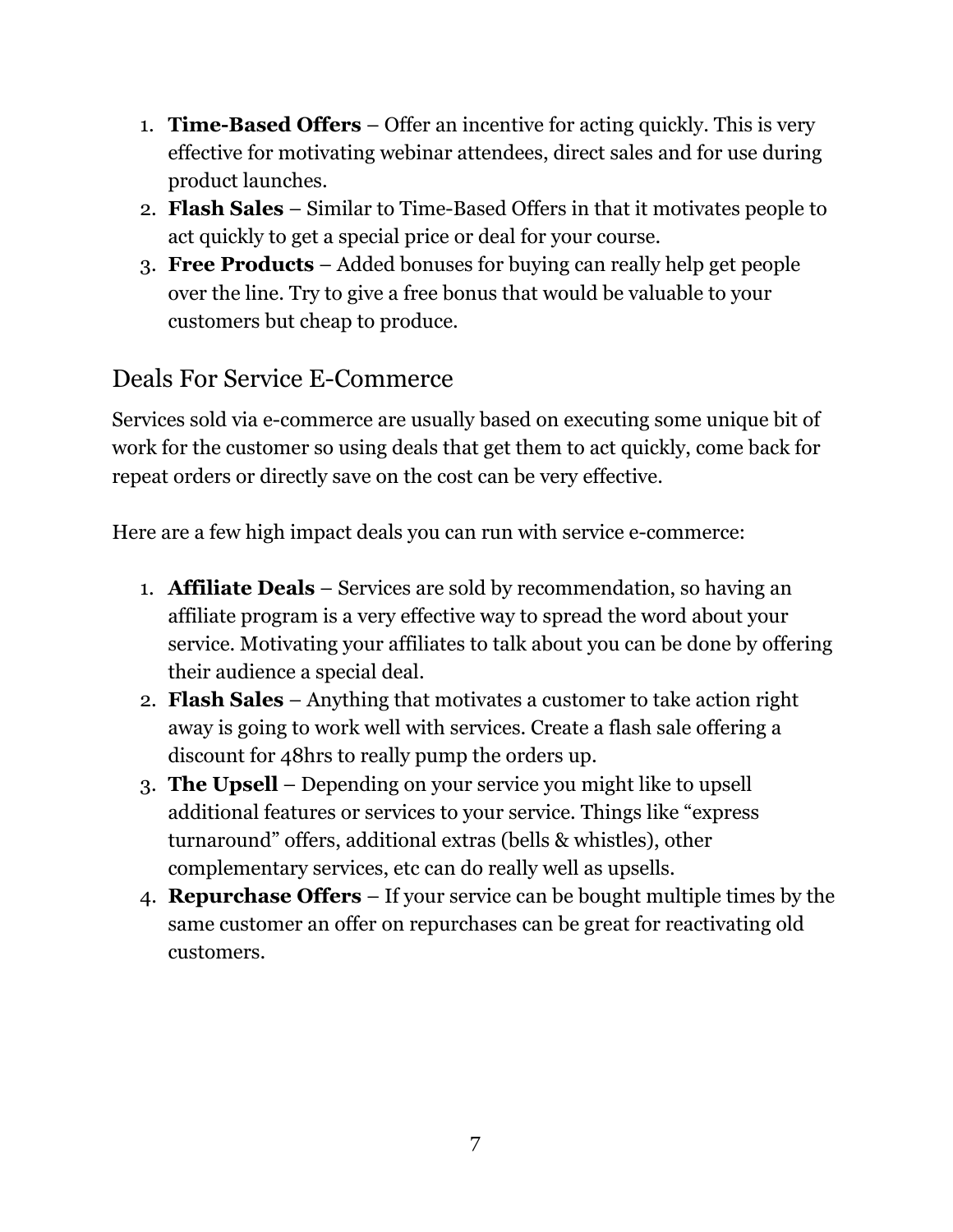### Factor In Your Customers

<span id="page-8-0"></span>So now that you know what kind of e-commerce model you're targeting and what kind of deals work for your kind of store it's time to factor in the last variable: your customers.

While it's nice to read about the types of deals you can run, you are the best judge of what will work with your customers. Think of the above as guidelines and use your own judgement and knowledge about your audience to figure out what, out of those deals, will work best.

Then you need to do what any good marketer does: implement, test and iterate.